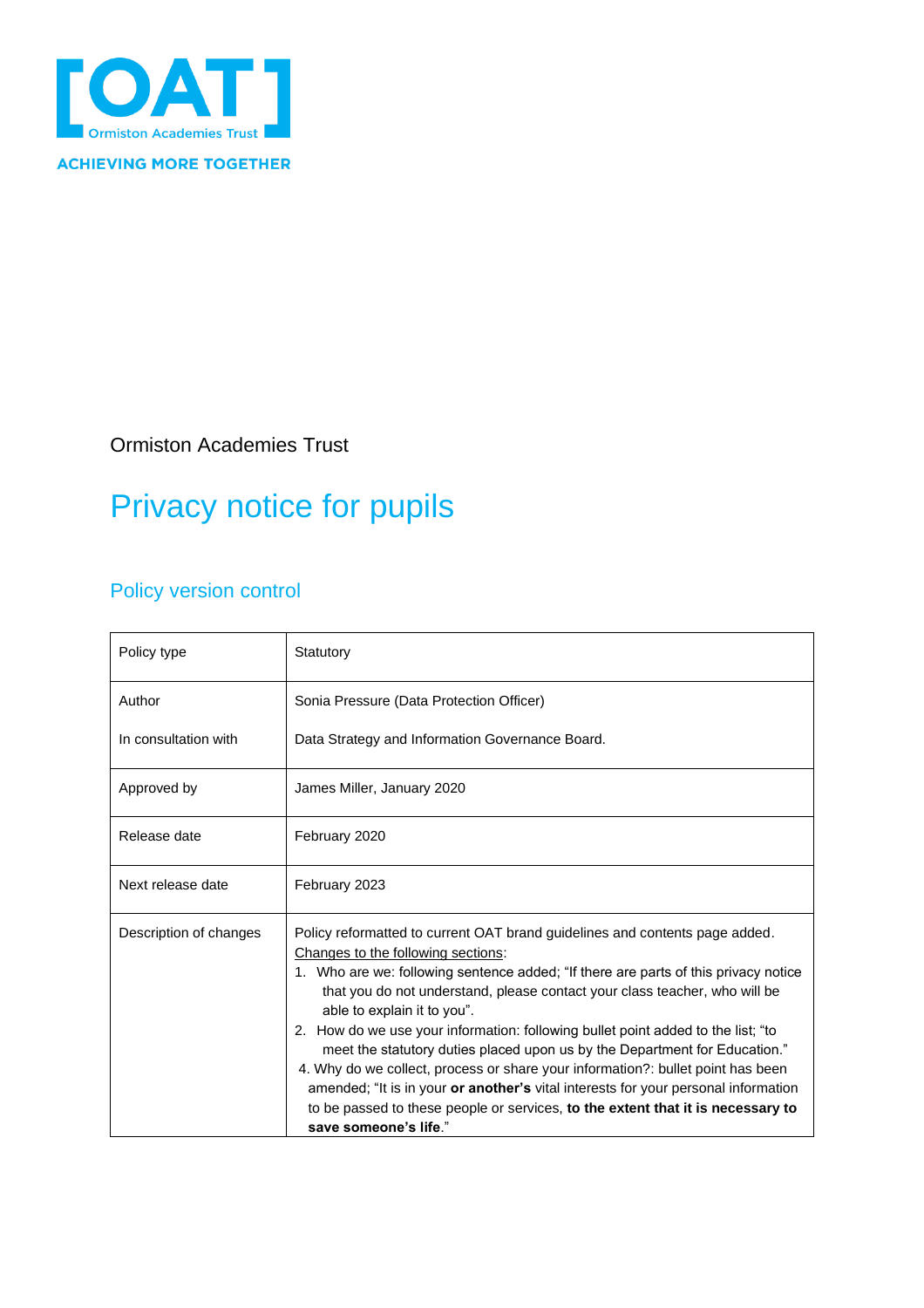

# **Contents**

| Privacy notice for pupils and about pupils |                                                       | 3              |
|--------------------------------------------|-------------------------------------------------------|----------------|
| 1.                                         | Who are we?                                           | 3              |
| 2.                                         | What information do we collect?                       | 3              |
| 3.                                         | How do we use your information?                       | 3              |
| 4.                                         | Who do we share your information with?                | $\overline{4}$ |
| 5.                                         | Why do we collect, process or share your information? | 6              |
| 6.                                         | How long do we store your information?                | 7              |
| 7.                                         | What are your rights?                                 | 7              |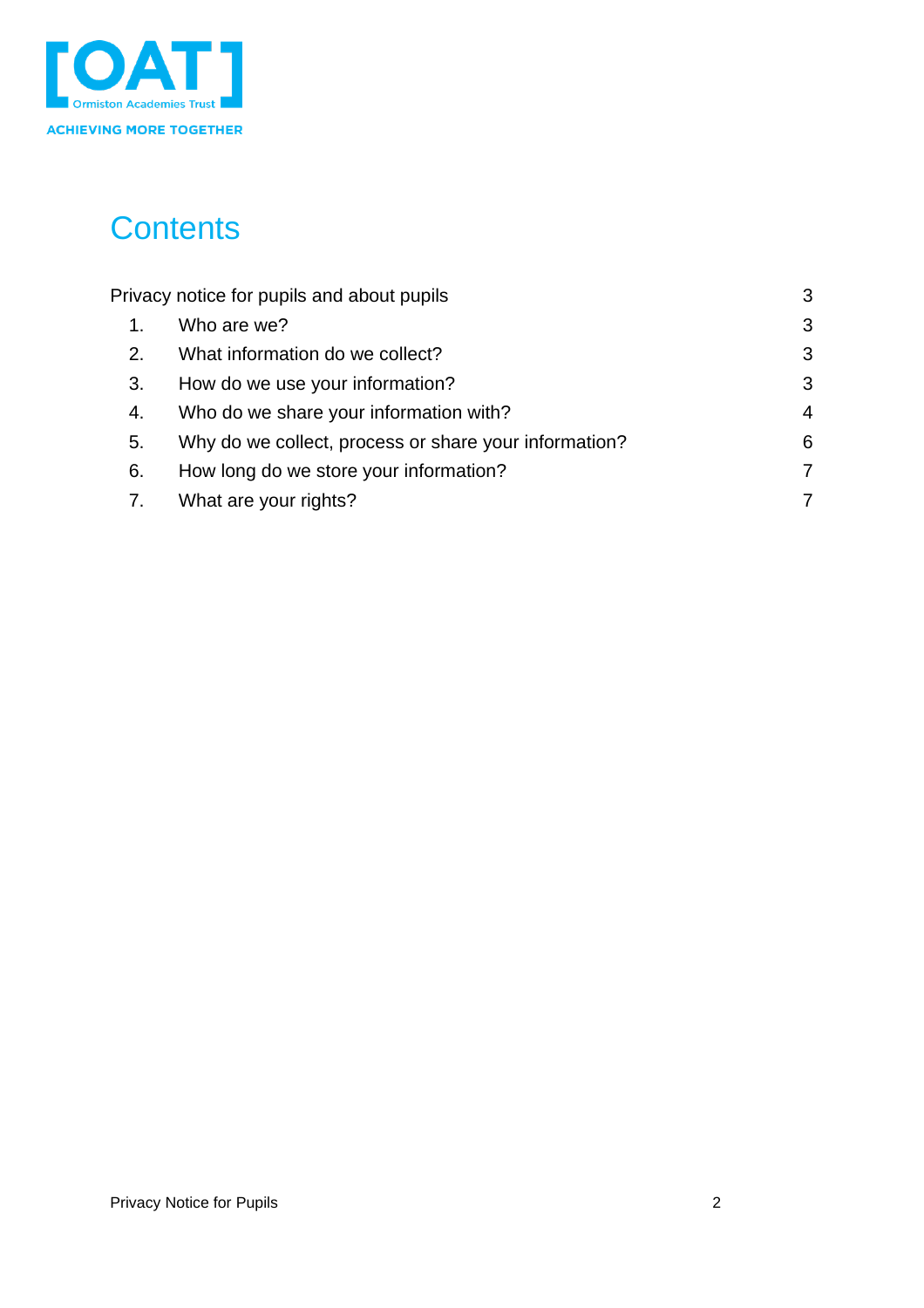

# <span id="page-2-0"></span>Privacy notice for pupils and about pupils

This document is about how we use information about you and what we do with it. We call this information about you 'personal data' or 'personal information'.

#### <span id="page-2-1"></span>1. Who are we?

Ormiston Academies Trust is the organisation which is in charge of your personal information. This means they are called the **Data Controller**.

The postal address of the Academy Trust is:

**Ormiston Academies Trust Ormiston House 144, Newall Street Birmingham B3 1RY.**

If you want to contact us about the data we control, please contact the **Data Protection Officer**, **Sonia Pressure**. She can be contacted via [dpo@ormistonacademies.co.uk](mailto:dpo@ormistonacademies.co.uk) or on 0121 262 4725. If there are parts of this privacy notice that you do not understand, please contact your class teacher, who will be able to explain it to you.

#### <span id="page-2-2"></span>2. What information do we collect?

This information will include your contact details; unique pupil number; emergency contact details; national curriculum assessment results; attendance information; any behaviour or exclusion information; where you go after you leave us, and personal characteristics such as your ethnic group, any special educational needs you may have as well as relevant medical or safeguarding information.

We will also use CCTV, photographs of you and video recordings. More details about this are in our photograph policy. These can be found on our Website. Most of the time we ask you for permission to use images of you for different situations. For the purposes of identifying, safeguarding and making sure that our academies can function we do keep individual pupil photographs on our academies management systems.

For pupils enrolling for post 14 qualifications, the Learning Records Service will give us the unique learner number (ULN) and may also give us details about your learning or qualifications.

When we collect personal information on our forms, we will make it clear whether there is a legal requirement for you/your parents to provide it, whether there is a legal requirement to collect it. If there is no legal requirement, then we will explain why we need it and what the consequences are if it is not provided.

### <span id="page-2-3"></span>3. How do we use your information?

The Trust and its academies collect and hold personal information relating to you and may also receive information about you from your previous school(s), local authority and/or the Department for Education (DfE). We use this personal data to:

**E** support your learning;

Privacy Notice for Pupils 3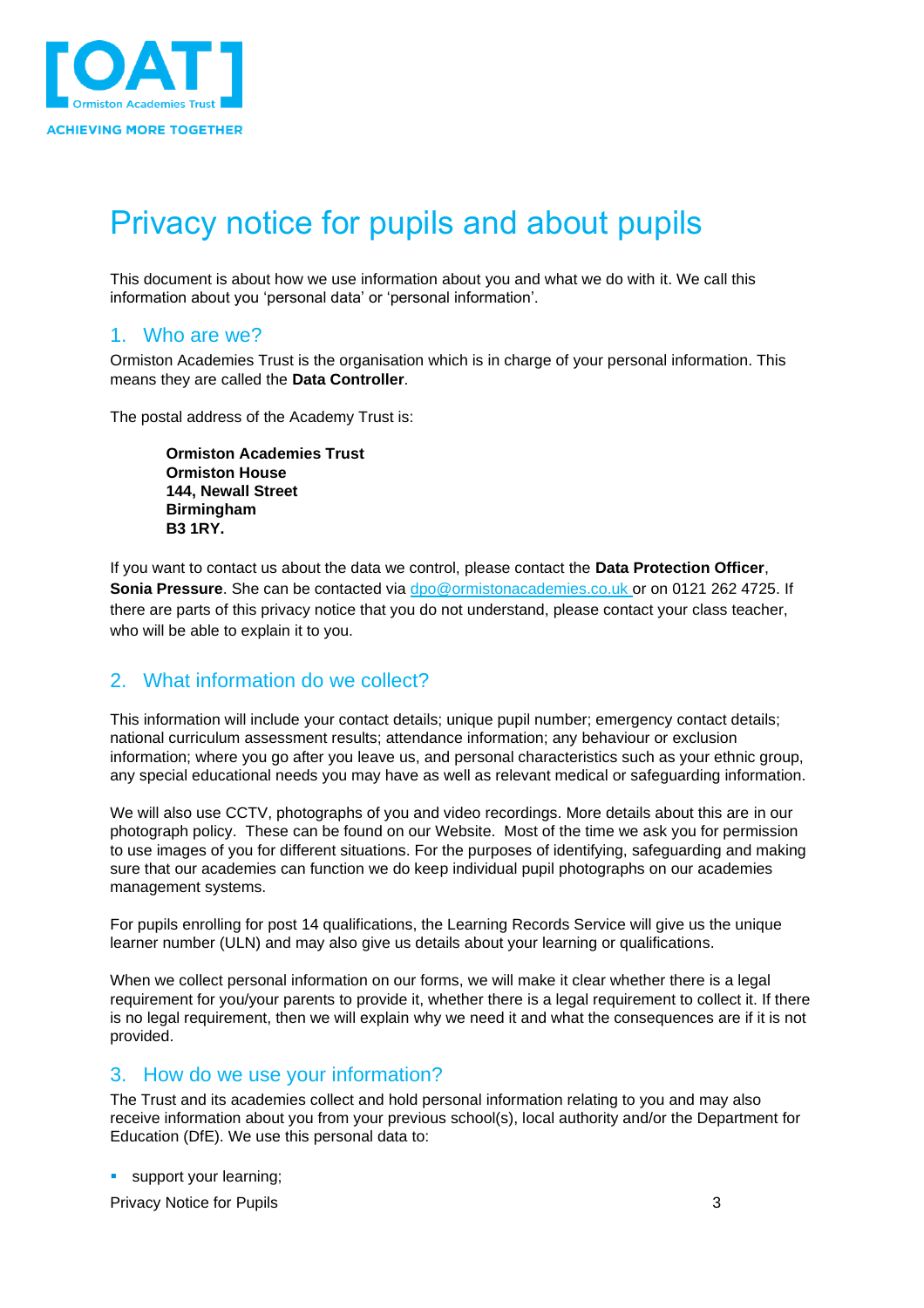

- **monitor and report on your learning, attainment and progress;**
- **•** provide appropriate care for you and keep you safe;
- **EXE** assess and improve the quality of our services;
- **comply with the law about sharing personal data;**
- to support you in your transition to a post-16 provider of education or training;
- **•** organise activities and other learning that may take place outside the academies' premises;
- **•** for fundraising, promotional and marketing purposes.;
- to meet the statutory duties placed upon us by the Department for Education.

#### <span id="page-3-0"></span>4. Who do we share your information with?

We are required, by law, under regulation 5 of the Education (Information about Individual Pupils) England Regulations 2013, to pass information about you to the Department for Education (DfE). This is the part of the Government which is responsible for schools. This information may then be made available for use by the Local Authority for each of the Trust's academies.

For more information about data collections and the DfE, go to: [https://www.gov.uk/education/data](https://www.gov.uk/education/data-collection-and-censuses-for-schools)[collection-and-censuses-for-schools.](https://www.gov.uk/education/data-collection-and-censuses-for-schools)

The DfE may also share information about you, that we give to them, with other people or organisations. This will only take place where the law, including the law about data protection allows it. Some of this information is then stored in the National Pupil Database.

The National Pupil Database (NPD) is owned and managed by the Department for Education and contains information about pupils in schools in England. It provides invaluable evidence on educational performance to inform independent research, as well as studies commissioned by the Department. It is held in electronic format for statistical purposes. This information is securely collected from a range of sources including schools, local authorities and awarding bodies.

To find out more about the NPD, go to National pupil database: user guide and supporting information - [GOV.UK.](https://www.gov.uk/government/publications/national-pupil-database-user-guide-and-supporting-information)

The department may share information about you from the NPD with third parties who promote the education or well-being of children in England by:

- conducting research or analysis;
- producing statistics;
- providing information, advice or quidance.

The Department has secure processes in place to ensure the confidentiality of your data is maintained and there are strict controls in place regarding access and use of the data. Decisions on whether DfE releases data to third parties have a strict approval process and based on a detailed assessment of:

- who is requesting the data;
- the purpose for which it is required;
- **•** the level and sensitivity of data requested;
- **the arrangements in place to store and handle the data.**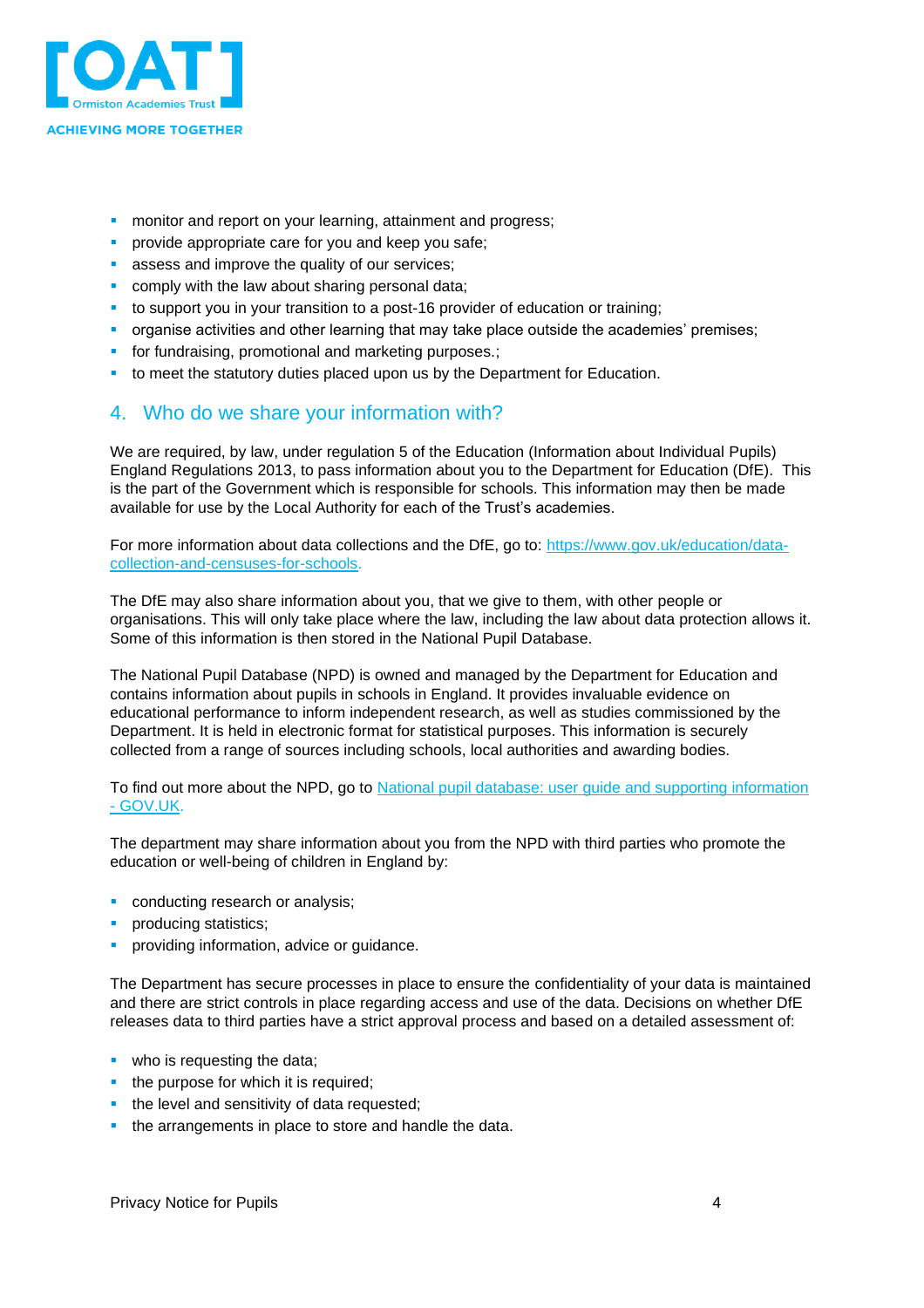

To be given access to your information, organisations must comply with strict terms and conditions covering the confidentiality and handling of the data, security arrangements and retention and use of the data.

For more information about the Department's data sharing process, please visit: <https://www.gov.uk/data-protection-how-we-collect-and-share-research-data>

For information about which organisations the department has provided pupil information (and for which project), please visit the following website: <https://www.gov.uk/government/publications/national-pupil-database-requests-received>

To contact DfE: <https://www.gov.uk/contact-dfe>

We will also disclose your personal data to:

- **Your new school if you move from the academy**
- School nurse and NHS
- School Counsellor
- CAMHS (Child and Adolescent Mental Health Service)
- **•** Careers advisors
- **Data processors working under data sharing agreements with the Trust, such as ICT suppliers**
- Disclosures connected with Special Educational Needs support
- Disclosures connected with safeguarding issues/concerns
- Post-16 education and training providers

The information disclosed to these people/services will include sensitive personal information about you. Usually this means information about your health and any special educational needs or disabilities which you have. We do this because these people need the information so that they can support you.

Once you reach the age of 13, the law requires us to pass on certain information to the local provider of Youth Support Services in your area who have responsibilities in relation to the education or training of 13-19 year olds under section 507B of the Education Act 1996. This enables them to provide services as follows:

- youth support services
- careers advisers
- NHS and health agencies

A parent / guardian can request that only their child's name, address and date of birth be passed to the local provider of Youth Support Services in your area by informing the relevant academy's Data Protection Lead. This right is transferred to you when you reach the age 16.

We will also share certain information about pupils aged 16+ with our local authority and / or provider of youth support services as they have responsibilities in relation to the education or training of 13-19 year olds under section 507B of the Education Act 1996.

This enables them to provide services as follows:

**•** post-16 education and training providers

Privacy Notice for Pupils 5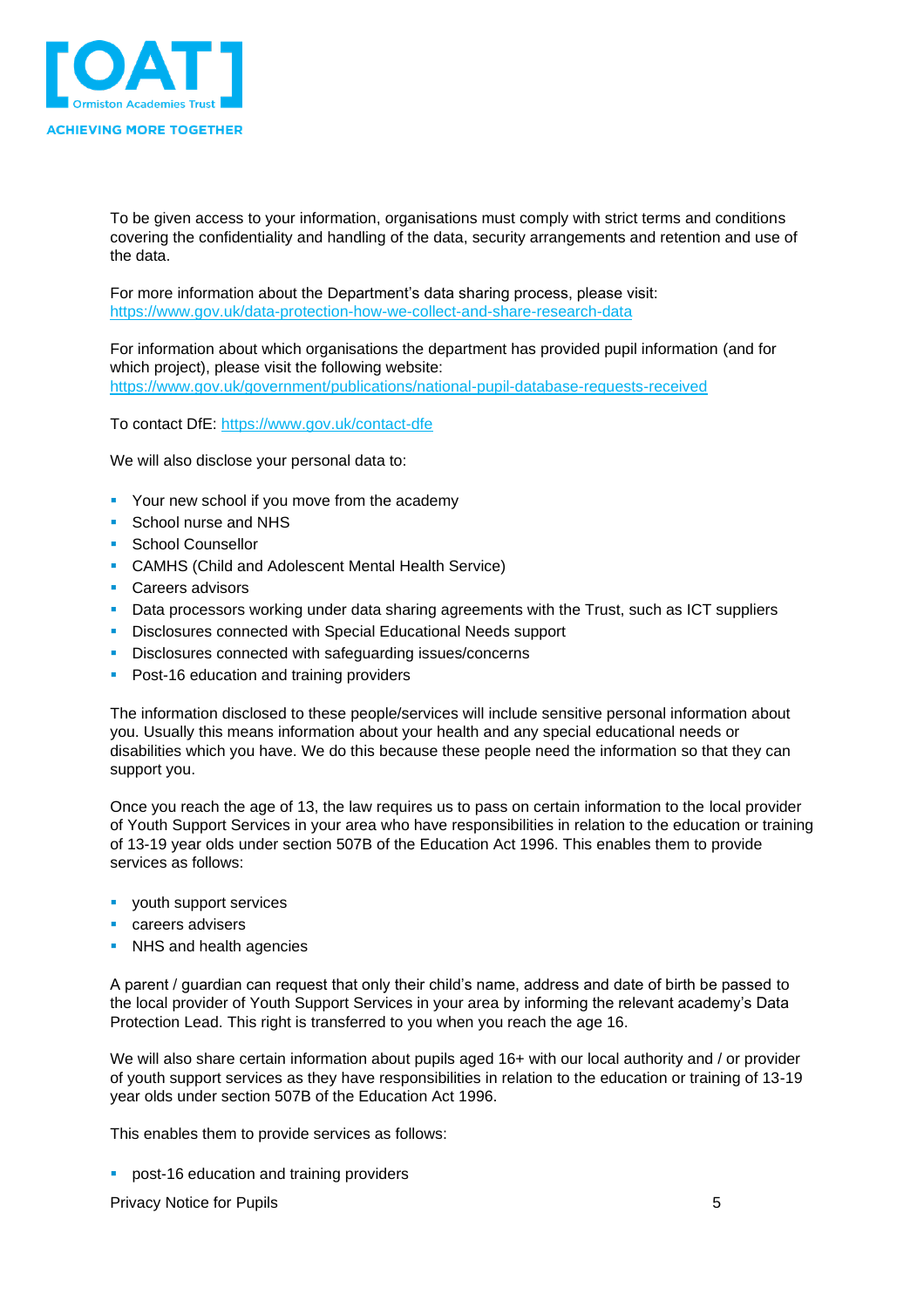

- youth support services
- careers advisers

We will not give information about you to anyone without your consent, unless the law and our policies allow us to do so. If you want to receive a copy of the information, about you, that we hold, please contact your academy Data Protection Lead.

We will also normally give information about you to your parents or your main carer. Where appropriate and where the law allows, we will listen to your views first. We will also take family circumstances into account, in particular where a court has decided what information a parent is allowed to have.

### <span id="page-5-0"></span>5. Why do we collect, process or share your information?

When we collect, process or share your information, as detailed above, it is lawful for at least one of the following reasons:

- **•** The Academy Trust is under a legal obligation to collect your information and share it so that we meet legal requirements imposed upon us such as our duty to look after you and protect you from harm.
- It is necessary for us to disclose your information so that we can provide you with an education and look after you. This is known as being in the public interest and means we have real and proper reasons to use your information.
- It is in your or another's vital interests for your personal information to be passed to these people or services, to the extent that it is necessary to save someone's life.
- We will not usually need to ask if we can use your information. However, if at any time it appears to us that we would like to use your personal data in a way which means that we would need your permission then we will explain to you what we want to do and ask you for consent. This is most likely to be when involved in activities which are not really part of our job as an Academy Trust / School but we because we think it would benefit you, such as extra-curricular clubs. If you give your consent, you may change your mind at any time. If we think that you will not understand what we are asking then we will ask your parent or carer instead. Usually, we will involve your parents even if you can make your own decision. By law we won't always need their consent, if you can give it, but parents like to be involved because it is part of looking after you. Before you are old enough to understand we will ask your parents to consent for you.

We do not normally transfer your information to a different country which is outside the European Economic Area. This would only happen if one of your parents lives abroad or if you move to a new school abroad. If this happens we will be very careful to make sure that it is safe to transfer your information. We will look at whether that other country has good data protection laws for example. If we cannot be sure that it is safe then we will talk to you and your parents about it and make sure that you are happy for us to send your information. As this is not something we normally do and we don't know which country we might need to send your information to, we cannot tell you more about it now but if we want to transfer your data to a different country then we will tell you whether or not we think it is safe and why we have decided that.